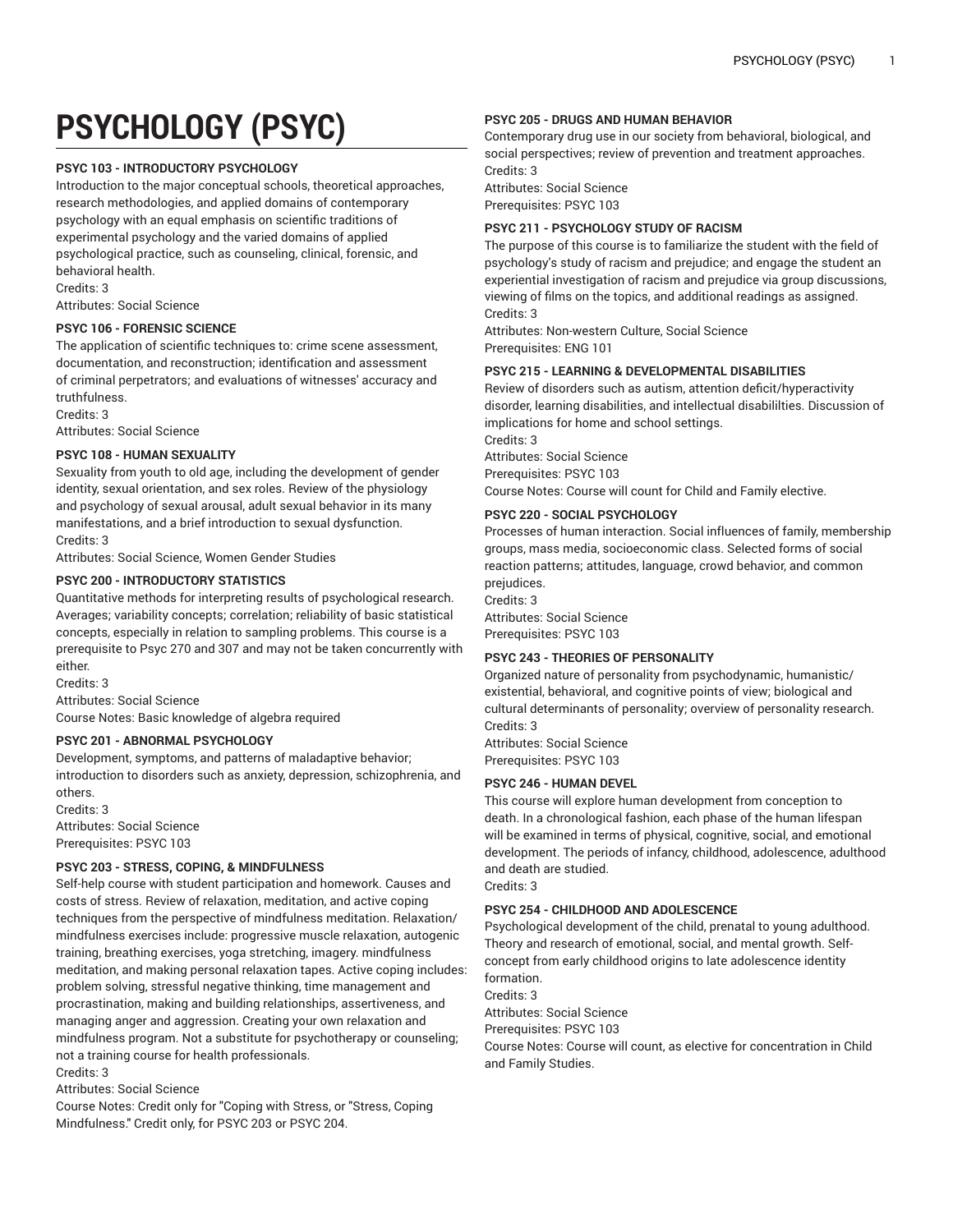#### **PSYC 262 - SPORTS PSYCHOLOGY**

Sport psychology is an applied field aimed at using the fundamental principles in psychology toward increasing performance in sport and exercise. Success in athletic activities is dependent upon many factors, including motivation, confidence, presence of role models, personality, social environment, and mastery of cognitive skills. Another focus is aimed at helping individuals meet their athletic potential and even applying the principle to enhancing life outside of sport and exercise. Credits: 3

#### **PSYC 270 - PSYCHOLOGICAL TESTS**

Introduction to measurement theory and the statistical principles underlying the objective assessment of intelligence, personality traits, abilities, and attitudes; standardization, reliability, and validity; limitations and abuses of test scores in evaluation; review of commonly used psychological tests.

Credits: 3 Attributes: Social Science Prerequisites: PSYC 103

#### **PSYC 282 - CAREERS IN PSYCHOLOGY**

This class will give students the opportunity to explore different careers related to the study of psychology. They learn about jobs available with a bachelor's degree as well as jobs available with a graduate degree. They will complete reflective assignments and activities that will prepare them for the job search process.

Credits: 1

Prerequisites: 9 Credit Hours of Psychology

Course Notes: Students must complete 9 semester hours in PSYC before, taking this class.

#### **PSYC 285 - RESEARCH METHODS**

Introduction to the scientific methods used in psychological research, including measurement, descriptive studies and the case study method, correlational and experimental methods; technical report writing; development of critical thinking skills in appreciating published research. Credits: 3

Attributes: Social Science Prerequisites: PSYC 103

## **PSYC 285R - GROUP DYNAMICS**

This course provides an overview of the theories, research, and selfunderstanding of group processes and intergroup relations, with an emphasis on the communication behavior of individuals within group structures. A broad range of topics will be explored including the stages of group development, decision-making techniques, group problems, resolution skills, conformity, ethics, and various approaches to intergroup biases and prejudice. This course will provide an in-depth look at group work with an emphasis on practical knowledge and techniques for effective group involvement and leadership. (Prerequisite: PSY 205 or Sophomore standing) Credits: 3

Prerequisites: PSY 205

## **PSYC 300R - PROF SEMINAR**

This course prepares students for effective practice by providing a framework for integration of critical thinking skills into the professional practice standards. An emphasis will be placed on the development of writing and communication skills that will contribute to the successful preparation of career options for psychology majors, preparation for various post-Bachelor's career options and preparation techniques for graduate-level (Master's and higher) education. It will provide students with a broad and comprehensive understanding of important issues in contemporary psychology careers.

Credits: 3 Prerequisites: PSY 120

**PSYC 310R - CULTURE COMMUN** CULTURE COMMUN Credits: 3 Prerequisites: PSY 120

#### **PSYC 315 - TOWARD A MULTICULTURAL ENVIRONMENT**

This course will be taught as a discussion-based seminar with focus on multicultural psychology. Multiculturalism and diversity are increasingly becoming multifaceted with aspects of political, educational, historical, and social policies that influence individual perceptions and relationships. Moreover, multiculturalism has global importance regardless of where one resides. It is with this in mind that this course will strive to integrate global perspectives, learning models, and social influence theories to determine their possible implications on human behavior and relations. Credits: 3

## **PSYC 316 - LEARNING**

Research and theory on the acquisition, retention, and loss of acquired responses; memory and information processing. Credits: 3 Attributes: Social Science Prerequisites: 9 Credit Hours of Psychology Course Notes: 3 courses in psychology.

## **PSYC 319 - CHILD & ADOLESCENT PSYCHOPATHOLOGY**

Major forms of abnormal behavior in childhood and adolescence. These include disorders of behavior (e.g., attention-deficit hyperactivity disorder, oppositional defiant disorder), disorders of emotion (e.g., anxiety and depression), developmental and learning problems (e.g., autism, learning disabilities), and problems related to physical and environmental challenges (e.g., anorexia, child abuse and neglect). You will learn about the defining characteristics, associated features, possible causes, research evidence, and current approaches to intervention and prevention.

Credits: 3

Attributes: Social Science Prerequisites: 9 Credit Hours of Psychology Course Notes: 3 courses in psychology.

#### **PSYC 319R - INDEPEND STUDY**

Independent Study allows a student to explore a topic or area of interest. The student will propose a topic for tutorial study under the guidance of a supervising faculty member. Credits: 3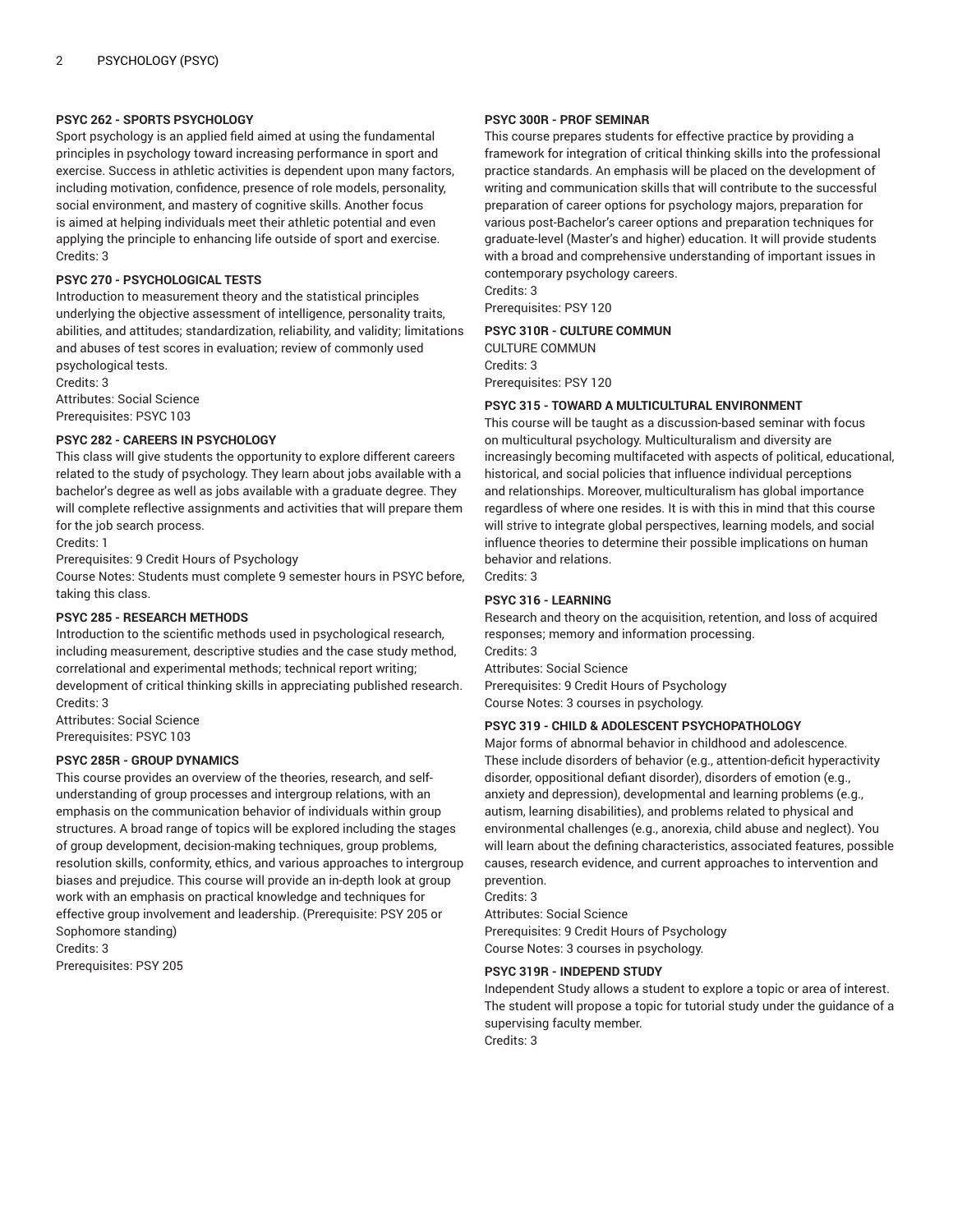## **PSYC 325 - SENSATION AND PERCEPTION**

This course covers visual, auditory, tactile, gustatory and olfactory sensation and perception. Students will learn about research and theory in the areas of object perception, motion perception, color perception, depth perception, pitch perception, sound localization. Prerequiste: three psychology courses required.

Credits: 3

Attributes: Social Science

Prerequisites: 9 Credit Hours of Psychology

# **PSYC 326 - COGNITIVE PROCESSES**

Theory and research on cognitive processes and their interrelationships with other psychological functions, especially learning. Credits: 3

Attributes: Social Science Prerequisites: 9 Credit Hours of Psychology

Course Notes: 3 courses in psychology.

## **PSYC 333 - THE PSYCHOLOGY OF VIOLENCE**

Violence among humans takes many forms, and has many causes. This course takes a primarily psychosocial perspective of the precursors and motives of multiple forms of human violence, as well as their impact on survivors. Students will learn about explanations for violence based on multiple psychological subfields, such as biological, personality, developmental, and social psychology. Theories will be clearly applied to multiple categories of violent acts.

Credits: 3

Attributes: Social Science

Prerequisites: 9 Credit Hours of Psychology

Course Notes: Course includes details of many disturbing, crimes and violent incidents. You will read about and, openly discuss cases involving infanticide, sexual assaults,, murder, racially motivated hate crimes, and genocide,, among others. If this notion causes you abnormal discomfort, , please consider taking an alternative course.

## **PSYC 336 - BRAIN AND BEHAVIOR**

Complex behaviors are possible because of the brain. Our goal is to understand this complex organ and how it functions to allow for human behavior. Fundamental neural systems (such as sleep and motivation), higher cortical functioning (such as language and attention), and brain plasticity will be covered.

Credits: 3

Attributes: Social Science

Prerequisites: 9 Credit Hours of Psychology

Course Notes: 3 courses in psychology required;credit only for Brain and, Behavior or Biopsychology II.

## **PSYC 339 - ADULT DEVELOPMENT**

Development from post-adolescence through middle age. Biological, psychological, and cultural aspects; new life styles of young adults; changing work world; options for women and men at middle age. Credits: 3

Attributes: Social Science Prerequisites: 9 Credit Hours of Psychology Course Notes: 3 courses in psychology.

**PSYC 341 - OLDER ADULTHOOD AND AGING**

Psychological dynamics from post-middle age until death. Research and theory of such experiences as retirement, physical disabilities, loss of loved ones, constriction of options, institutionalization, and confrontation of death. Nature, not treatment, of emotional disorders. Credits: 3

Attributes: Social Science Prerequisites: 9 Credit Hours of Psychology Course Notes: 3 Psychology courses required.

# **PSYC 343 - MOTIVATION**

This course addresses why people are motivated to do the things they do, why individuals respond differently to various stimuli, crises or opportunities and how they can change through self regulation. Motivation will be reviewed from biological, learned and cognitive perspectives. The impact of emotions, beliefs, environment, and physiology on motivation and individual behavioral responses will be explored from an applied perspective assisting students to be better equipped to direct and assist others in making choices and developing strategies that can aid in achieving success and a sense of accomplishment in their work and personal lives. Credits: 3

Attributes: Social Science

Prerequisites: 9 Credit Hours of Psychology Course Notes: 3 psyshology courses required.

# **PSYC 344 - INDUSTRIAL/ORGANIZATIONAL PSYCHOLOGY**

Psychological principles and theories of organizations. Influence of organizational structure and management practices on individual and group work behavior; social interaction and conflict; spillover of these effects into nonwork environments.

Credits: 3 Attributes: Social Science Prerequisites: 9 Credit Hours of Psychology Course Notes: 3 courses in psychology.

# **PSYC 345 - PSYCHOLOGY OF GENDER**

This course will focus on the biological and sociocultural factors underlying the use of gender categories and development of gender roles. We will analyze how gender stereotypes are used by individuals, discuss how gender influences our expectations and behaviors, and consider how social institutions reinforce our ideas of gender. Credits: 3

Attributes: Social Science, Women Gender Studies Prerequisites: 9 Credit Hours of Psychology Course Notes: Three Psychology courses required., Credit only for "Psychology of Women, or "Psychology of Gender.

## **PSYC 346 - PSEUDOSCIENCE AND THE PARANORMAL**

Rigorous training in critical thinking skills. Application to extraordinary pseudoscientific, paranormal, and supernatural claims. Topics include complementary and alternative medicine, traditional/nontraditional psychology, as well as, astrology, biorhythms, channeling, chi, deja vu, demon possession, ESP, faith healing, Feng Sung, ghosts, magnet therapy, moon madness, mystical and religious experience, neardeath experiences, out of body experiences, parapsychology, prayer, precognition, prophesy, psychic reading, psychokinesis, reincarnation, spiritualism, therapeutic touch, and UFOs.

Credits: 3

Attributes: Social Science

Prerequisites: 9 Credit Hours of Psychology Course Notes: 3 courses in psychology.

## **PSYC 347 - HEALTH PSYCHOLOGY**

Relationship between psychology, health, stress, and illness. Influence of affective, cognitive, and social factors on risk, severity, and recovery from illness; impact of illness on psychological status; influence of psychological factors on health maintenance behaviors; psychological interventions; and the role of the psychologist in the health care team. Credits: 3

Attributes: Social Science

Prerequisites: 9 Credit Hours of Psychology Course Notes: 3 courses in psychology.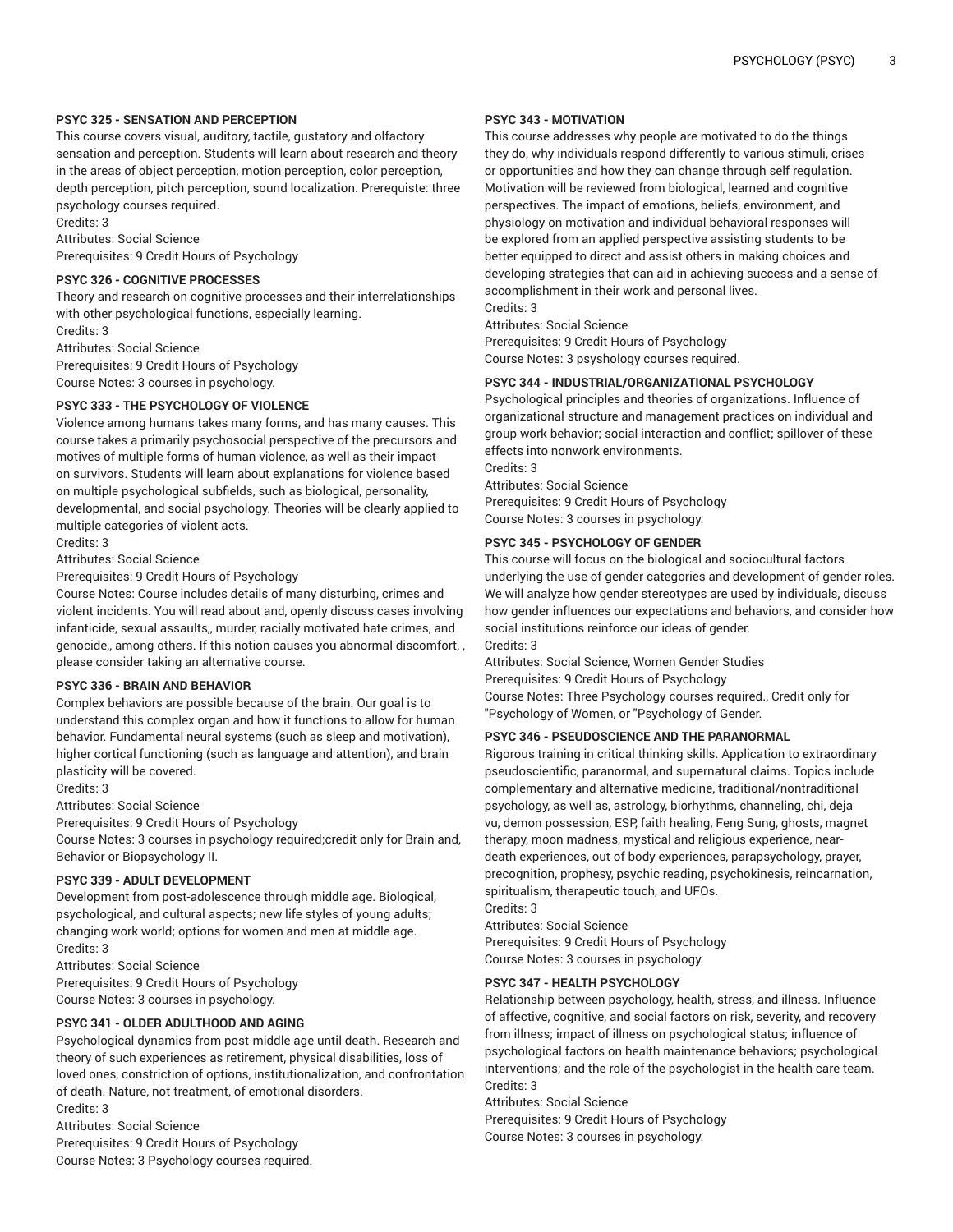## **PSYC 350 - HUMAN NEUROPSYCHOLOGY**

Intriguing and puzzling phenomena that follow disorders of the brain challenge us to understand how the brain is organized to allow for complex cognitive abilities specific to humans. This course will introduce several neurological disorders and use them to understand cognitive systems such as attention, language, and memory. Students will tie course content to practice by engaging in a 20-hour service learning experience.

Credits: 3

Attributes: Social Science Prerequisites: 9 Credit Hours of Psychology Course Notes: Three psychology courses.

## **PSYC 350R - PSYCH SOC JUSTICE**

This course will explore the influence of social issues and the risk as it relates to human behavior. Topics include: (a) diversity issues-race, ethnicity, socioeconomic status, gender, sexual orientation; (b) human rights issues-bullying, global politics and social media; and (c) justice issues-decision-making, regulation and public policy, and criminal justice with a focus on juvenile delinquents and the incarcerated mentally ill. Credits: 3

#### **PSYC 350RM - SYSTEMS OF PSYCH**

This capstone course seeks to integrate and broadly conceptualize material presented previously in other psychology courses. It is designed to provide students an opportunity to reflect upon the field as a whole, specifically to understand the history of the profession and evolution of ideas over time. The course will review areas that currently define the study of psychology, explore older ideas that are no longer current, those ideas that are still relevant, and areas that are likely to be important in the future. Specific topics include the early influence of philosophy and physiology in the development of psychology, major early systems, major historical figures, and the evolution of the scientific method. (Prerequisites: HUM 130 and PSY 340)

Credits: 3

Prerequisites: PSY 340 and HUM 130

## **PSYC 351 - LAW AND PSYCHOLOGY**

The role of psychology in the U.S. criminal justice system and process. Focuses on the human elements of the justice system: including in the evolution of legal standards; how law writers, enforcers, and interpreters make decisions given personal differences and societal pressures; and how such things affect how citizens perceive the criminal justice system and, in turn, behave. Addresses empirically based criminal justice reform proposals in light of legal and societal challenges.

Credits: 3

Attributes: Social Science Prerequisites: 9 Credit Hours of Psychology Course Notes: three psychology courses required.

**PSYC 355 - INCLUSIVE ENV** INCLUSIVE ENV Credits: 3

#### **PSYC 360 - EYEWITNESS MEMORY & TESTIMONY**

Eyewitnesses play a crucial role in our legal system. The purpose of the course is to introduce you to a broad range of topics that are investigated by eyewitness memory experts and to help you gain a basic familiarity with some of the fundamental concepts, principles, theories, and legal applications of eyewitness testimony. Students will learn about the major theoretical perspectives of human memory; research methods used to evaluate the reliability of eyewitnesses; how certain factors affect the reliability of an eyewitness' identification; and to think critically about preventing mistaken identifications. (Prerequisite: three psychology courses required.)

Credits: 3

Attributes: Social Science

Prerequisites: 9 Credit Hours of Psychology

Course Notes: Three psychology courses required., Credit given for either the new class,, Eyewitness Memory Testimony" OR, course under previous name, "Eyewitness Testimony.

#### **PSYC 360R - DEATH AND DYING**

This course will provide students with an understanding of the death and dying process. Topics include: cultural and historical differences in concepts of death, dying, grief and bereavement; individual differences related to preparation, adjustment, and coping; hospice and palliative care; euthanasia, legal and ethical issues; healthcare and mental health interventions; funeral rituals; suicide; and war. (Prerequisite: PSY 225) Credits: 3

Prerequisites: PSY 120

#### **PSYC 366 - POVERTY & THE INDIVIDUAL**

This class will examine issues facing those living in poverty. We will look at poverty from both a micro and macro perspective, both locally and globally. We will investigate how institutions such as education, health, and the law operate with respect to those living in poverty. Furthermore, we will scrutinize the impact of poverty on mental health, physical health, and housing. (Prerequisite: three courses in psychology required). Credits: 3

Attributes: Social Science Prerequisites: 9 Credit Hours of Psychology Course Notes: 9 SH in PSYC

#### **PSYC 368 - CHILD ABUSE/FAMILY VIOLENCE**

An introduction to the causes and effects of abuse on children, adolescents, and families. Students will learn: the scope of child abuse, its causes, and strategies that prevent and reduce its occurrence using a variety of approaches; how to apply critical thinking skills to evaluate information about child abuse; personal emotional responses to abuse; and to develop civic participation skills around course topics. Credits: 3

Attributes: Social Science

Prerequisites: 9 Credit Hours of Psychology

Course Notes: Three psychology courses required., Course elective for Concentrations in Child/Family Studies, or Concentration in Forensic Psychology., Requires 20 hours of community service learning, outside the classroom.

#### **PSYC 369 - EATING DISORDERS**

Introduction to the history, theory, assessment, and treatment of eating and feeding disorders. Historical and socio-cultural perspectives will be emphasized.

Credits: 3

Attributes: Social Science

Prerequisites: 9 Credit Hours of Psychology

Course Notes: Three psychology courses required.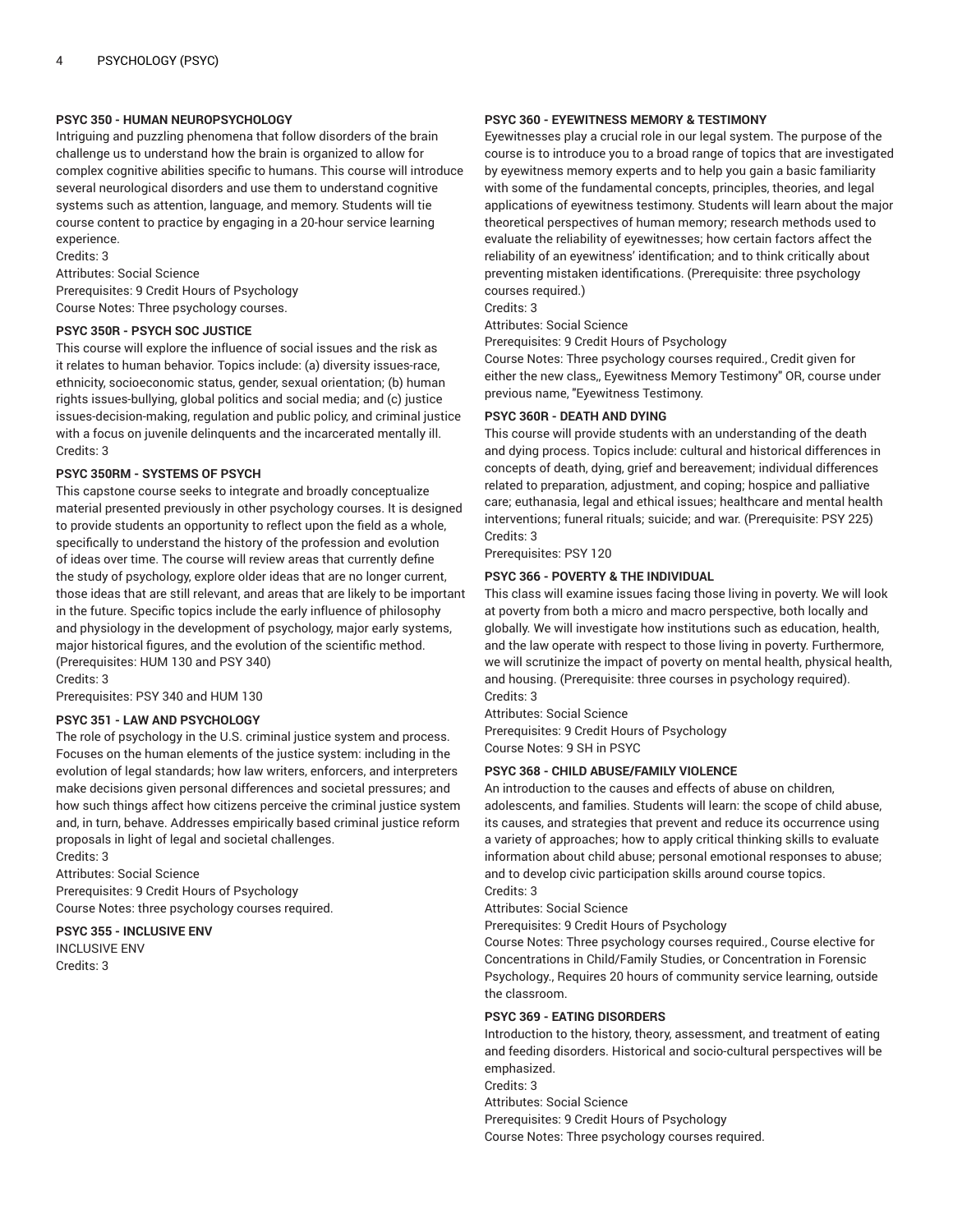## **PSYC 375 - COUNSELING AND CLINICAL INTERVENTIONS**

This class addresses basic clinical skills used by professionals in the helping professions. We will review relevant theory, research, and best practices that will help you learn how to (a) empathically listen to clients' concerns, (b) assess client's challenges, and (c) describe and implement a range of basic interventions to ameliorate clients' presenting problems. Specific clinical skills will be discussed, applied, and practiced throughout the semester at an appropriate level for undergraduates.

Credits: 3

Attributes: Social Science

Prerequisites: 9 Credit Hours of Psychology

Course Notes: 3 courses in psychology required.

## **PSYC 380R - COUNSELING**

This course will provide an overview of the major theories of counseling, the psychotherapy process and the skills required of a helping professional. Several major theories of counseling are examined with an emphasis on the key concepts of each theory, the central beliefs about therapeutic processes, and specific theoretical applications for change. Special attention will be devoted to reviewing the knowledge, attitudes, skills and cultural competence essential to fully understanding clients' problems, and effectively intervening with an emphasis on experiential learning and interviewing strategies. (Prerequisite: PSY 340) Credits: 3

Prerequisites: PSY 340`

## **PSYC 381 - CHILDREN AND FAMILIES**

Review of theory and research regarding normal and abnormal child development, parenting, and couples/family functioning. This course features a skill building approach to learn effective family relationship techniques as well as the opportunity to apply these through community service.

Credits: 3

Attributes: Social Science

Prerequisites: 9 Credit Hours of Psychology

Course Notes: Requires 20 hours of community service with children., Course will count as elective for concentration in Child, Family Studies.

## **PSYC 383 - SEMINAR:CONTROVERSIAL ISSUES**

Advanced topical seminar in psychology. Past course topics have addressed the relationship between psychology and creative fields or have addressed psychological perspectives on social problems. Psychological principles and theories will be applied to such areas for greater understanding and awareness. Please click the red CRN for a more detailed description of this course.

Credits: 3

Attributes: Social Science

Prerequisites: 9 Credit Hours of Psychology

## **PSYC 384 - SPECIAL TOPICS**

Advanced topical seminar in psychology. Past course topics have addressed the relationship between psychology and creative fields such as opera, movies, and literature. Psychological principles and theories will be applied to such areas of popular culture for greater understanding and awareness. Please click the red crn for a more detailed description of this course.

Credits: 3

Attributes: Social Science Prerequisites: 9 Credit Hours of Psychology

## **PSYC 387 - SEMINAR**

Advanced topical seminar in psychology. Past course topics have addressed the relationship between psychology and creative fields or have addressed psychological perspectives on social problems. Psychological principles and theories will be applied to such areas for greater understanding and awareness. Please click the red CRN for a more detailed description of this course. Credits: 3

Attributes: Social Science Prerequisites: 9 Credit Hours of Psychology Course Notes: 3 courses in psychology.

## **PSYC 391 - ADVANCED FORENSIC PSYCHOLOGY**

Advanced topical seminar in forensic psychology. This class may address issues such as the role of clinical psychologists in assessing and treating criminal and corrections populations and working with police and investigative agencies. Use of behavioral science information in both civil and criminal court proceedings. The psychological and psychiatric aspects of criminal behavior and violence; emphasis on antisocial syndromes and more recent neuropsychological research concerning violence.

Credits: 3

Attributes: Social Science Course Notes: 3 Psychology courses required.

## **PSYC 392 - CHILDREN, PSYCHOLOGY, & LAW**

Role of clinical and developmental psychologists and of behavioral science research at all levels of the juvenile court system. Abuse and neglect proceedings; family law courts; delinquency courts. Topics may include juvenile violence, substance abuse, therapeutic jurisprudence and restorative justice, effects of divorce, posttraumatic stress syndromes, child witness and child testimony research. Credits: 3

Attributes: Social Science

Prerequisites: 9 Credit Hours of Psychology

## **PSYC 393 - INTERNSHIP IN PSYCHOLOGY**

Students participate in a community internship for a total of 150 hours during the semester. Volunteer service must occur in an organized setting (e.g., social service agency, after school program). Students complete written assignments to connect site experiences with topics in psychology. Sites must be approved by the course instructor and course enrollment must be completed in advance of semester. Credits: 3

Prerequisites: 12 Credit Hours of Psychology

## **PSYC 395 - INDEPENDENT STUDY**

Advanced topics in psychology; applied or career-based topics; research under faculty supervision; or paraprofessional practicum. Recent topics have included applied psychology in nursing homes, behavior modification techniques of animal training, and psychology of Arab-Americans.

Credits: 1-4

Prerequisites: 9 Credit Hours of Psychology